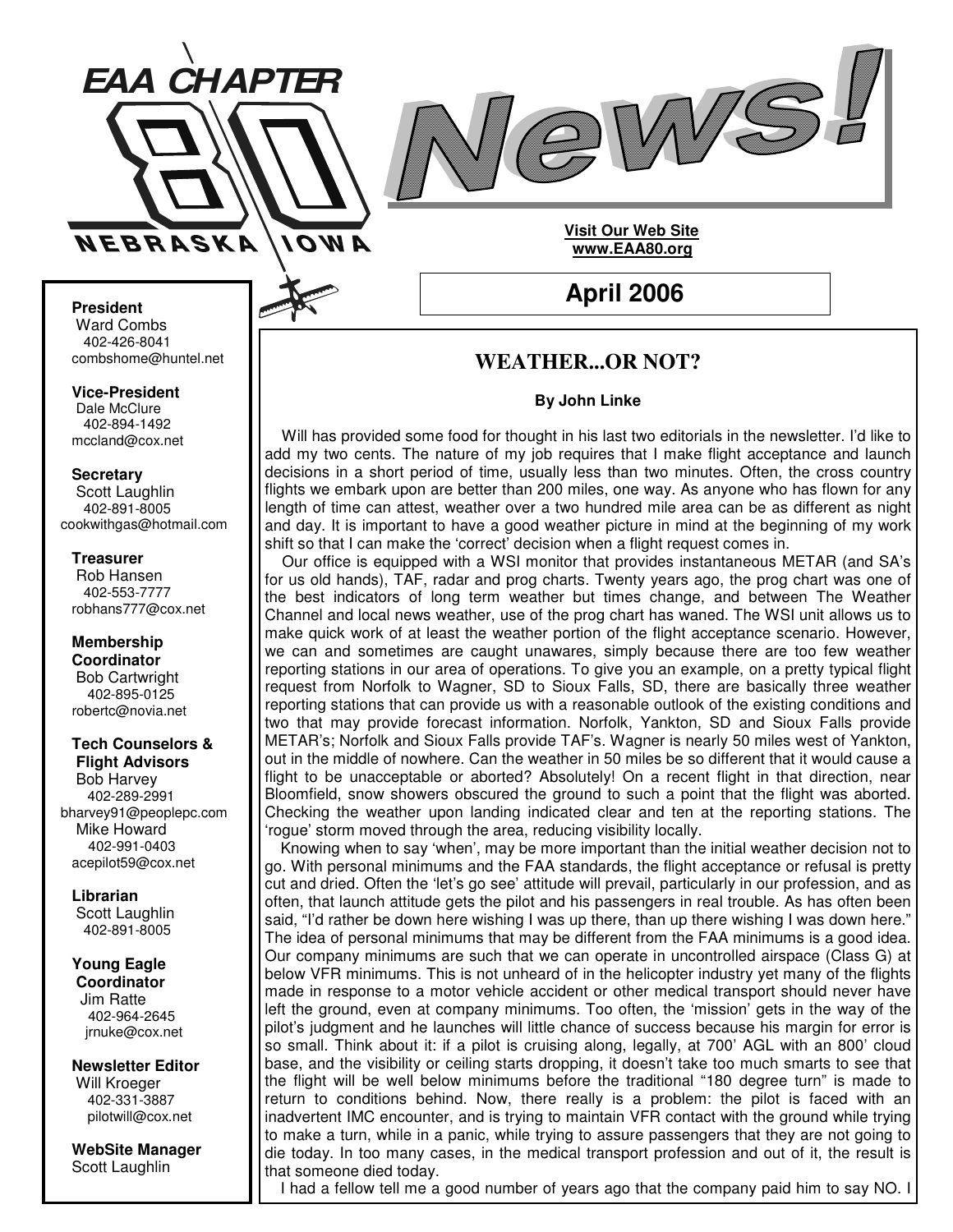thought about that for awhile, and I think in many ways, he is right. Whether a pilot is flying for a living or flying for fun, if VFR flight is the method of transport, observe the VFR flight rules. Don't push the weather; don't scud run; make the abort decision early enough, if necessary, so that the flight can be conducted under legal VFR flight minimums. We all want to fly and we all want to get where we are going. Sometimes the two are mutually exclusive. Think and use the resources available to make intelligent decisions regarding the acceptance of any flight operation. Your family will thank you...and so will your flying buddies! Take care and fly safely. John Linke

Thanks John for the article. It was nice to take a break and to get another's point of view out to the members. If any one else would like to contribute comments, news items or anything of interest to the newsletter please send them. Will Kroeger:

# $A$ pril Time & Location.

The Chapter 80 monthly meeting will be held at 7PM on Monday, April 10th at the main hangar of Hangar One at Millard Airport, Omaha, NE. It is still located on South 132nd Street between O and Harrison.

# $A$ pril Program.

Take a break from doing your taxes! Come listen to Steve Stevens (and maybe some of his fellow Swift buddies: Jon Breese, Tom Gulizia, Jerry Adams and Jim Steier) talk about the Global Temco Swift - a production plane that started life as an experimental. I am sure there will be some of these fine planes on display.

Next Month—Bob Condrey will talk about his RV-10A. See the picture in the Dec 2005 newsletter or on the Chapter website.

**Will you miss the cookies and coffee this month?? No one has volunteered!!** TW can't do the audio setup and make coffee each meeting and we have not had a volunteer, soooo … no cookies or coffee!

**EVENTS:** (B) - Breakfast

|                                                             | $\mathbf{u}$           |               |  |  |
|-------------------------------------------------------------|------------------------|---------------|--|--|
| 1st Sat                                                     | Chapter 1055 (B)       | York, NE      |  |  |
| 3rd Sat                                                     | Chapter 569 (B)        | Crete, NE     |  |  |
| Apr 08                                                      | K-State Fly-In (B)     | Salina, KS    |  |  |
| (Come tour K-State at Salina's aviation program and check   |                        |               |  |  |
| out the campus-wide open house! The fly-in starts at 8      |                        |               |  |  |
| with a pancake breakfast. An FAA Wings seminar will be      |                        |               |  |  |
| held at 10 a.m. Flower Aviation will offer a 50 cent per    |                        |               |  |  |
| gallon discount on avgas that day for fly-in participants!) |                        |               |  |  |
| Apr 29                                                      | Young Eagles           | Millard, NE   |  |  |
| Apr 30                                                      | Arbor Day Fly-in (B)   | Nebraska City |  |  |
| May 13                                                      | <b>Young Eagles</b>    | Millard, NE   |  |  |
| May 13                                                      | Fly-In (B) Pancakes    | Beaumont, KS  |  |  |
| May 20                                                      | Spring Fly-In          | Newton, KS    |  |  |
| May 20-21                                                   | lowa Big Kids Toy Show | Iowa City, IA |  |  |
| Website: http://www.BigKidToyShow.com                       |                        |               |  |  |
| May 20-21 3rd Annual Twin City Air Festival Festus, Mo      |                        |               |  |  |

| May 21 $Fly-In(B)$                                                                                                                        | (Starts at 7. Free pancakes for pilots plus one. Cessna and<br>Cirrus will have new planes on field for viewing and demo<br>flights. Other used aircraft for sale.) | Cherokee, IA |  |  |
|-------------------------------------------------------------------------------------------------------------------------------------------|---------------------------------------------------------------------------------------------------------------------------------------------------------------------|--------------|--|--|
|                                                                                                                                           | May 27-28 Memorial Day Celebration                                                                                                                                  | Fairmont. NE |  |  |
| (Fly-in for general aviation, ultra-lights, and model airplane                                                                            |                                                                                                                                                                     |              |  |  |
| enthusiasts. Plus, a guided tours of the historic former Fairmont<br>Army Air Field.)                                                     |                                                                                                                                                                     |              |  |  |
|                                                                                                                                           | Jun 3 Family Fun Day Fly-in Scottsbluff, NE                                                                                                                         |              |  |  |
| Jun 3&4 Wings of Remembrance Airshow Newton, KS<br>Website: www.wingsofremembrance.org                                                    |                                                                                                                                                                     |              |  |  |
| Jun 6                                                                                                                                     | Airport Dedication/Fly-in (B)                                                                                                                                       | Blair, NE    |  |  |
|                                                                                                                                           | Jun 10&11 Fly lowa 2006                                                                                                                                             | Spencer, IA  |  |  |
|                                                                                                                                           |                                                                                                                                                                     |              |  |  |
| (Annual lowa airshow event Pilot activities and seminars will                                                                             |                                                                                                                                                                     |              |  |  |
| primarily be on Saturday with a flight breakfast and 2 airshows on<br>Sunday - one in both the morning and afternoon)                     |                                                                                                                                                                     |              |  |  |
|                                                                                                                                           | Jun 16-18 Cherokee Pilots National Fly-in Osage Beach, MO                                                                                                           |              |  |  |
|                                                                                                                                           | Website: http://www.cherokeeflyin.com                                                                                                                               |              |  |  |
|                                                                                                                                           | Jun 17 Young Eagles                                                                                                                                                 | Millard, NE  |  |  |
|                                                                                                                                           | Jun 24 Young Eagles                                                                                                                                                 | Millard, NE  |  |  |
|                                                                                                                                           | Jun 24&25 EAA Regional Fly-in Watkins, CO                                                                                                                           |              |  |  |
| (Front Range Airport (FTG) Here is a great opportunity to get                                                                             |                                                                                                                                                                     |              |  |  |
| involved in the largest EAA event in the Rockies. Start your                                                                              |                                                                                                                                                                     |              |  |  |
| Colorado vacation here at the 28th Annual RMRFI (Rocky                                                                                    |                                                                                                                                                                     |              |  |  |
| Mountain Regional Fly In). It's only a 15 minute drive from Denver                                                                        |                                                                                                                                                                     |              |  |  |
| International Airport. Free Camping to all fly-in pilots and visiting<br>volunteers. You can Sign up on line at : http://www.rmrfi.org/). |                                                                                                                                                                     |              |  |  |
|                                                                                                                                           | July 8 Young Eagles                                                                                                                                                 | Millard, NE  |  |  |
|                                                                                                                                           | July 24-30 EAA AirVenture                                                                                                                                           | Oshkosh, WI  |  |  |
|                                                                                                                                           |                                                                                                                                                                     |              |  |  |

**Young Eagles** - April 29 starting at 0900 at Millard is our first event of the year. See ya there! If you have any questions or want to volunteer, call Jim Ratte.

*May Fajitas Madness (MFM). May 6th, 1100-1230.* Why May? Because the initials match the March one that was cancelled. Once again, TW and his gang of merry cooks are preparing to tempt our taste buds with steak and chicken fajitas at the still famous Wahoo Hangar. Tom picked the date because it coincides with "Cinco de Mayo". Ok, it is one day off, but who would come to a fly-in on Friday? Any PIC who flies over Wahoo at 5280 AGL (6503 MSL ) and descends the mile will eat free in honor of Cinco de Mayo! All other are asked to make a nominal contribution. TW would still like to get some kind of idea how many people will show up, so call or see him at the meeting on the 10th if you plan on being there for fun and food or if you are willing to help out.

**MEMBERSHIP INFO** If any one has forgotten to pay their 2006 dues, now is the time to do it. Bob Cartwright would like to hear from you.

**New engine type** - Jim Rush sent me this email on a new engine type from Innodyn Turbines (well, it is new to me). You may want to go to the following web site to see if you could use it in your next or current project.

http://www.innodyn.com/aviation/products.html

**FAA Online Learning Center** - Like everyone else I have received email and snail mail from different companies offering aviation education courses. Well, the FAA also has courses and theirs are free. Go to http://www.faasafety.gov/ALC/ for more information. Note: They have only two online courses, but their Learning Center Library and Online Resources sites have a lot of good info.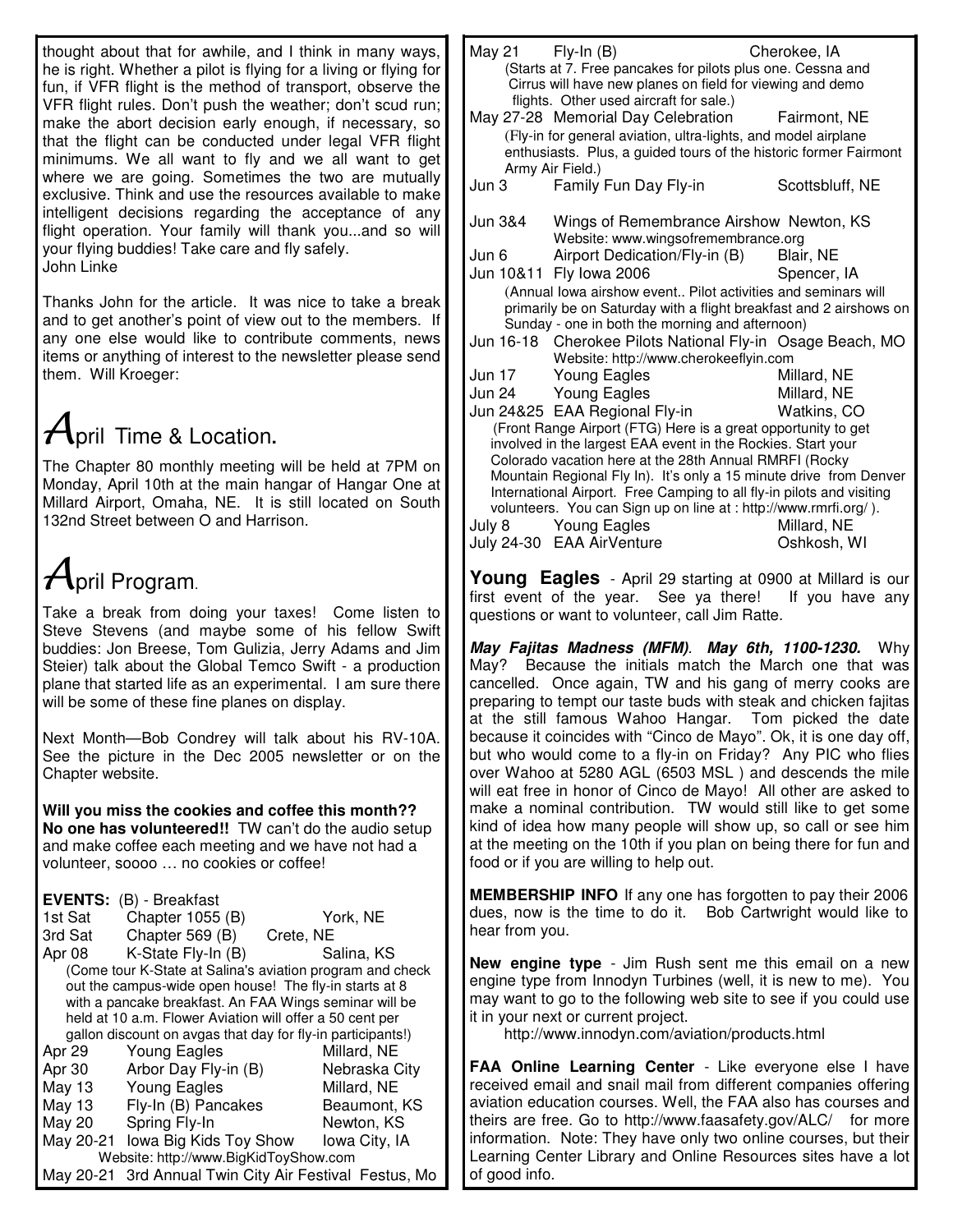# *EAA Chapter 80 March 2006 Minutes*

March 13, 2006

The meeting was called to order at 7:05 PM by President Ward Combs at the FNG hangar at the Plattsmouth Airport in Plattsmouth, Nebraska. In attendance were 50 members.

A motion was made and passed to accept the February minutes.

#### **Treasurers Report**:

• Treasurer Rob Hansen reported expenses of \$1,918.75, income of \$2246.76 and a balance of \$5043.32 in the checking ac-

count. Total cash assets were reported to be \$11,692.90. A motion was made and passed to accept the treasurer's report. **Young Eagles**:

• Upcoming Young Eagle events were noted as available on the Chapter 80 website (www.eaa80.org)

### **Builder's Reports**:

• TW reported he was working on the exhaust manifold and cowl on his RV-6.

### **Tech Counselor / Flight Advisor:**

• Mike Howard reported on a VANS "mandatory service bulletin" covering a fuel fitting inside the fuel tank that should be safety wired. This covers all RV models.

**Fly-out Schedule:**

• Mike Howard wants to schedule a trip to Beaumont, Kansas in early July.

**Librarian Report:** Nothing to report

**Old Business:** No old business was discussed

### **New Business:**

- The maintenance guy at Wahoo wants to borrow our trailer to haul a flag pole to the American Legion. Members agreed to allow this.
- The manager at the Wahoo airport has asked us to park in the parking lot when attending events at the Wahoo hangar. Some hanger tenants have complained that our vehicles have blocked the taxiways.
- Mike Howard researched the possibility of reviving the solar heater at the Wahoo hangar and determined that it would take \$750 plus volunteer time. This issue was left for further study.
- Special recognition is in order for the hard work of Marty Evans. Marty built a large storage cabinet for the chapter equipment at Hangar One. This large cabinet will hold many of the items we use at our meetings at Millard Airport such as speakers, podium, coffee pots, etc. Thanks Marty for your effort and volunteer spirit.

#### **Monthly Raffle:**

• Marty Evans won the raffle and donated the proceeds back to the club. Thanks Marty!

#### **Program:**

• Kevin Faris was kind enough to bring his RV-7 project to the hangar and discuss the building process and some of his creative electrical work on the airplane. It was a real treat to see his project in the final stages of building.

The meeting was adjourned at 8:15 PM.

Have a good day, Scott Laughlin

**Aircraft Instruments Still for Sale**: Mike Howard still has a lot of instruments for sale. See the January newsletter for details or call Mike at 402-991-0403.

A share of a **1956 Cessna 172 for \$6,000**, 6200 total time. New annual. Engine 600 Hr. since complete/major overhaul. Hangared at MLE (Millard) Presently insured for flight training. Contact Tom Wieduwilt (TW) -- 734-6580 or 305-2303 cell.

**Cont 0200A** out of C150, Overhaul 9-19-79, Tach time: 3780, 1244 Hrs. on eng. Complete engine...everything there. Call: Jan Daniels Home: 402-493-0789 (try 1st) or Cell: 402-670-2375.

**FREE for the Taking** - 42 inch high 4'x 8' work bench at the Wahoo Hangar. We need the space. Contact Ron Wood for more info.